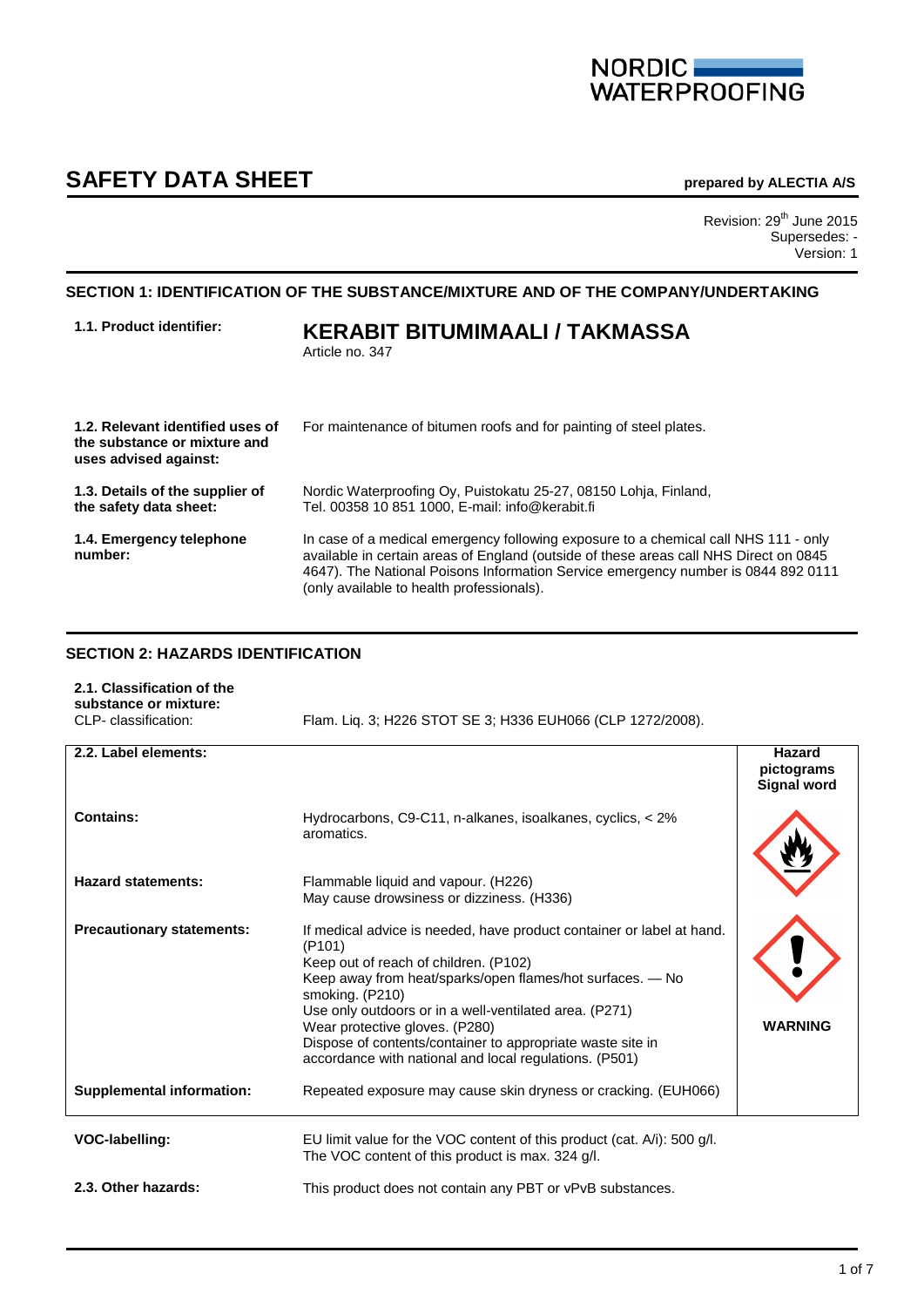#### **SECTION 3: COMPOSITION/INFORMATION ON INGREDIENTS**

#### **3.2. Mixtures:**

Contains:

| CAS no.<br>EC no.       | <b>REACH</b><br>reg.no.     | Chemical name                                                                | %         | DSD-classification<br>CLP- classification                                             | Note:   |
|-------------------------|-----------------------------|------------------------------------------------------------------------------|-----------|---------------------------------------------------------------------------------------|---------|
| 8052-42-4<br>232-490-9  | $01 -$<br>2119480172-<br>44 | Bitumen                                                                      | 55-65     | Not classified                                                                        |         |
| 64742-48-9<br>919-857-5 | $01 -$<br>2119463258-<br>33 | Hydrocarbons, C9-C11,<br>n-alkanes, isoalkanes, cyclics,<br>$<$ 2% aromatics | $25 - 35$ | Flam. Liq. 3; H226 Asp. Tox. 1; H304<br>STOT SE 3; H336 EUH066                        | 1, 2, 3 |
| 40027-38-1<br>254-754-2 | $\overline{\phantom{a}}$    | Oleic acid, compound with (Z)-<br>Noctadec-9-enylpropane-1,3-<br>diamine     | < 0.4     | Skin. Corr. 1B; H314<br>Acute Tox. 4; H302<br>Aquatic Acute 1; $H400$ (M-factor = 10) |         |

For full text of Hazard statements: see section 16.

1) The substance is an organic solvent.

2) The substance is volatile.

3) H304 is not applicable due to the high viscosity of the product.

#### **SECTION 4: FIRST AID MEASURES**

#### **4.1. Description of first aid measures**

| Inhalation:                                                                            | Fresh air and rest under surveillance. Seek medical advice if symptoms persist.<br>If the person is unconscious, call an ambulance and apply artificial respiration. If<br>breathing, place the person in recovery position and keep warm.                      |
|----------------------------------------------------------------------------------------|-----------------------------------------------------------------------------------------------------------------------------------------------------------------------------------------------------------------------------------------------------------------|
| Skin:                                                                                  | Remove contaminated clothes. If necessary use a skin cleansing agent.<br>Wash skin thoroughly with soap and water and apply skin cream. Seek medical advice<br>in case of eczema or other skin discomforts.                                                     |
| Eyes:                                                                                  | Rinse immediately with plenty of water for at least 15 minutes. Open eyes wide.<br>Remove any contact lenses. Seek medical advice if irritation persists.                                                                                                       |
| Ingestion:                                                                             | Rinse mouth thoroughly and drink water. Do not induce vomiting. Seek medical advice.                                                                                                                                                                            |
| <b>Burns:</b>                                                                          | Rinse with water until the pain stops. Do not attempt to remove adhering bitumen<br>unless absolutely necessary. Remove clothes which do not adhere to the body – seek<br>medical advice; if possible continue rinsing until a doctor takes over the treatment. |
| <b>Other information:</b>                                                              | When obtaining medical advice, show the safety data sheet or label.                                                                                                                                                                                             |
| 4.2. Most important symptoms<br>and effects, both acute and<br>delayed:                | Inhalation of vapours may cause respiratory irritation, dizziness and drowsiness,<br>Splashes in the eyes may cause irritation.<br>Defatting to the skin. Repeated exposure may cause skin dryness or cracking.                                                 |
| 4.3. Indication of any immediate<br>medical attention and special<br>treatment needed: | No special immediate treatment required.                                                                                                                                                                                                                        |

#### **SECTION 5: FIREFIGHTING MEASURES**

| 5.1. Extinguishing media:                                                                       | Extinguish with powder, foam, carbon dioxide or water mist.<br>Do not use water jet, as it may spread the fire.                                                                       |
|-------------------------------------------------------------------------------------------------|---------------------------------------------------------------------------------------------------------------------------------------------------------------------------------------|
| 5.2. Special hazards arising<br>from the substance or mixture:<br>5.3. Advice for firefighters: | In fire conditions, the product may release oxides of carbon and soot.<br>Coordinate with fire in surroundings. In case of larger fires, wear a full-face                             |
|                                                                                                 | positive-pressure self-contained breathing apparatus and protective suit.<br>If possible without risk, containers close to fire should be removed or cooled with<br>water/water mist. |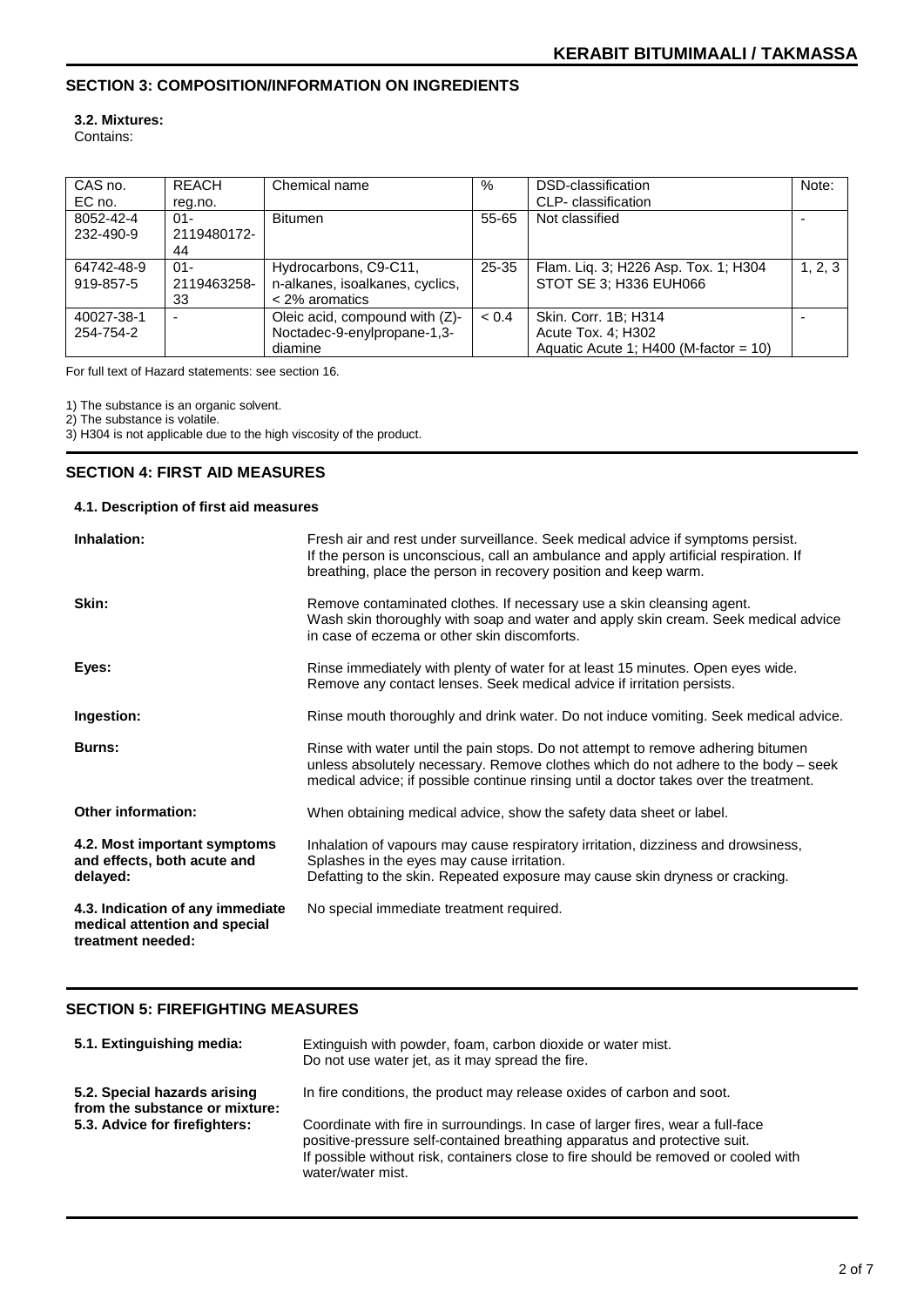#### **SECTION 6: ACCIDENTAL RELEASE MEASURES**

| 6.1. Personal precautions,                                    | Provide adequate ventilation.                                                                                                                                                                       |
|---------------------------------------------------------------|-----------------------------------------------------------------------------------------------------------------------------------------------------------------------------------------------------|
| protective equipment and                                      | Use personal protection.                                                                                                                                                                            |
| emergency procedures:                                         | Be aware of the explosion hazard. Keep away from sources of ignition.                                                                                                                               |
| 6.2. Environmental precautions:                               | Do not discharge into drains, water courses or onto the ground.                                                                                                                                     |
| 6.3. Methods and material for<br>containment and cleaning up: | Contain and collect spillage with non-combustible absorbent materials, e.g. sand, earth,<br>vermiculite, diatomaceous earth, and place in container for disposal according to local<br>regulations. |
| 6.4. Reference to other                                       | See section 8 for type of protective equipment.                                                                                                                                                     |
| sections:                                                     | See section 13 for instructions on disposal.                                                                                                                                                        |

### **SECTION 7: HANDLING AND STORAGE**

| 7.1. Precautions for safe<br>handling:                                   | Avoid contact with skin and eyes.<br>Do not breathe vapour. Provide for effective ventilation if used indoor.<br>Smoking and naked flames prohibited.                                                                                        |
|--------------------------------------------------------------------------|----------------------------------------------------------------------------------------------------------------------------------------------------------------------------------------------------------------------------------------------|
| 7.2. Conditions for safe<br>storage, including any<br>incompatibilities: | Keep in tightly closed packaging. Store in a cool and ventilated place in accordance with<br>local regulations for flammable liquids. Store safely, out of the reach of children and<br>away from food, animal feeding stuff, medicine, etc. |
| 7.3. Specific end use(s):                                                | See section 1.                                                                                                                                                                                                                               |

#### **SECTION 8: EXPOSURE CONTROLS/PERSONAL PROTECTION**

#### **8.1. Control parameters:**

#### **Occupational exposure limit value**

| <b>Chemical name</b>                                                         | <b>Identification</b>                                                                                           | Workplace exposure limits (WELs)                             | <b>Note</b>                                                   |  |
|------------------------------------------------------------------------------|-----------------------------------------------------------------------------------------------------------------|--------------------------------------------------------------|---------------------------------------------------------------|--|
|                                                                              | number                                                                                                          | Long-term exposure<br>limit (8-hour TWA<br>reference period) | Short-term exposure<br>limit (15-minute)<br>reference period) |  |
| Hydrocarbons, C9-C11,<br>n-alkanes, isoalkanes, cyclics,<br>$<$ 2% aromatics | CAS no.: 64742-48-9<br>EC no.: 919-857-5<br>REACH reg. no.:<br>01-2119463258-33                                 | 100 ppm 566 mg/m <sup>3</sup><br>(as turpentine)             | 150 ppm 850 mg/m <sup>3</sup><br>(as turpentine)              |  |
| Legal basis:                                                                 | EH40/2005 Workplace exposure limits (second edition, published 2011).                                           |                                                              |                                                               |  |
| Note:                                                                        | None.                                                                                                           |                                                              |                                                               |  |
| Monitoring procedures:                                                       | Compliance with the stated occupational exposure limits may be checked by<br>occupational hygiene measurements. |                                                              |                                                               |  |

#### **DNEL values**

| <b>Chemical name</b>                         | <b>DNEL value</b>                                                                                                                                                                                               |
|----------------------------------------------|-----------------------------------------------------------------------------------------------------------------------------------------------------------------------------------------------------------------|
| <b>Bitumen</b>                               | Workers: 2.9 mg/m <sup>3</sup> /8h (aerosol - inhalation)                                                                                                                                                       |
|                                              | General Population: 0.6 mg/m <sup>3</sup> /24h (aerosol - inhalation)                                                                                                                                           |
| Hydrocarbons, C9-C11, n-alkanes, isoalkanes, | Worker:                                                                                                                                                                                                         |
| cyclics, $<$ 2% aromatics                    | Inhalation (chronic exposure, systemic effects) 871 mg/m <sup>3</sup>                                                                                                                                           |
|                                              | Dermal (chronic exposure, systemic effects) 208 mg/kg bw/day                                                                                                                                                    |
|                                              | Consumer:<br>Inhalation (chronic exposure, systemic effects) 185 mg/m <sup>3</sup><br>Oral (chronic exposure, systemic effects) 125 mg/kg bw/day<br>Dermal (chronic exposure, systemic effects)125 mg/kg bw/day |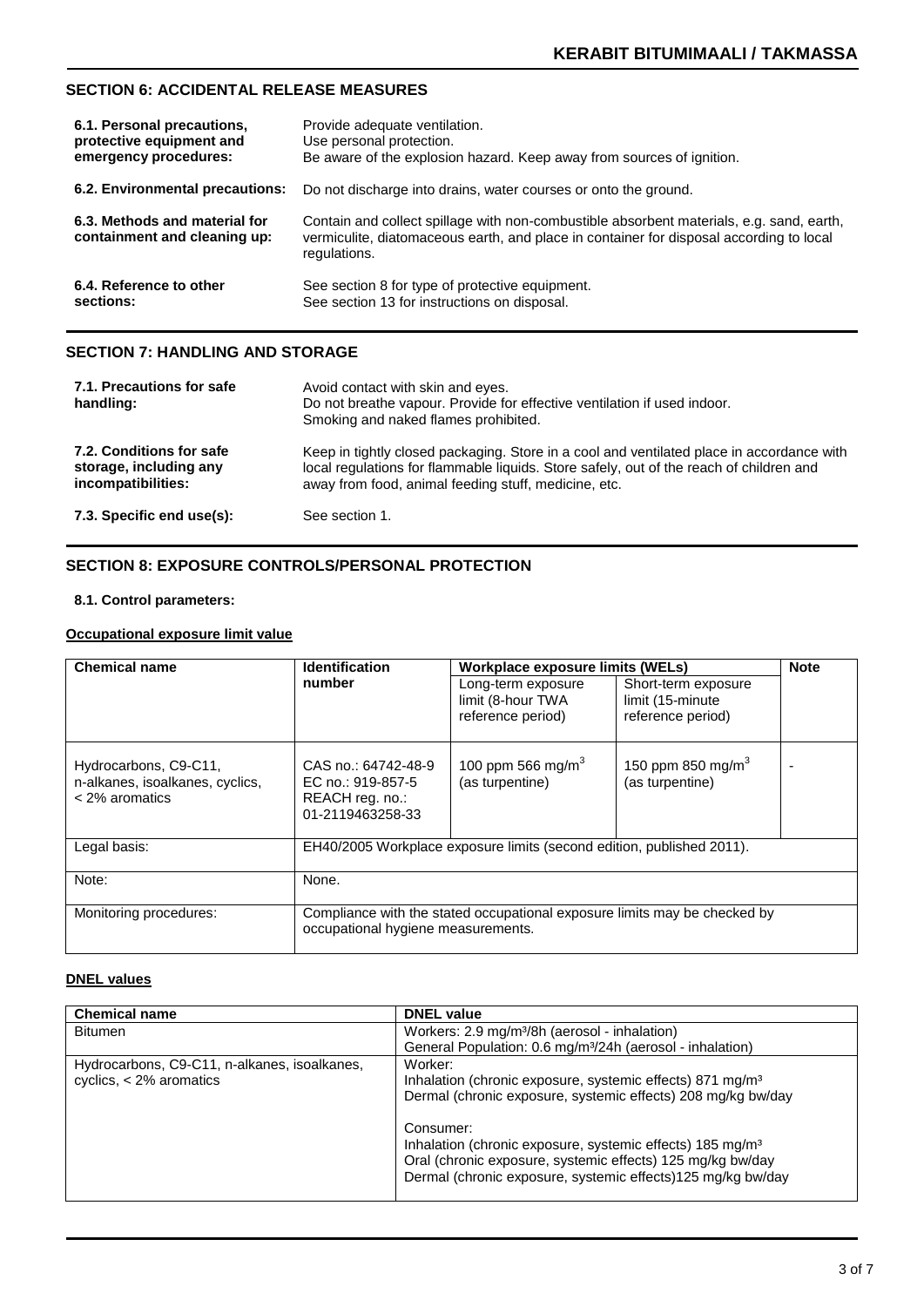#### **DMEL values**

| <b>Chemical name</b>            | <b>DMEL value</b>                              |
|---------------------------------|------------------------------------------------|
| Hydrocarbons, C9-C11,           | Consumer:                                      |
| n-alkanes, isoalkanes, cyclics, | Oral (chronic exposure, systemic effects) 16   |
| $<$ 2% aromatics                | Notes: NOAEL, Data source: ECHA                |
|                                 | Dermal (chronic exposure, systemic effects) 16 |
|                                 | Notes: NOAEL, Data source: ECHA                |
|                                 |                                                |

#### **8.2. Exposure controls**

| Appropriate engineering<br>controls:       | Provide adequate ventilation.<br>Running water and eye wash equipment must be available.<br>Wash hands before breaks, eating, toilet visits and after work. Use mild soap and water<br>and apply skin cream after washing.<br>Water and means of cleaning should be brought along if the work is not carried out near<br>mobile site huts or permanent common rooms.                                                |
|--------------------------------------------|---------------------------------------------------------------------------------------------------------------------------------------------------------------------------------------------------------------------------------------------------------------------------------------------------------------------------------------------------------------------------------------------------------------------|
| Personal protective equipment              |                                                                                                                                                                                                                                                                                                                                                                                                                     |
| <b>Respiratory protection:</b>             | Use respiratory protective equipment with filter type A2. Respiratory equipment is not<br>necessary when the product is used on small surfaces outdoor or if the vapours are<br>blown away from your face by effective natural ventilation.<br>Wear an air-fed half face mask when applying the product indoor on large surfaces.<br>Always wear air-fed breathing apparatus (full face) when spraying the product. |
| <b>Hand protection:</b>                    | Wear protective gloves made of nitrile rubber possibly with a cotton glove underneath.                                                                                                                                                                                                                                                                                                                              |
| <b>Skin protection:</b>                    | Wear coveralls with a hood if there is a risk of splashing.                                                                                                                                                                                                                                                                                                                                                         |
| <b>Eye/face protection:</b>                | Wear face shield where splashing is possible.                                                                                                                                                                                                                                                                                                                                                                       |
| <b>Environmental exposure</b><br>controls: | No special requirements.                                                                                                                                                                                                                                                                                                                                                                                            |

#### **SECTION 9: PHYSICAL AND CHEMICAL PROPERTIES**

#### **9.1. Information on basic physical and chemical properties**

| Appearance:                                 | Black, liquid     | Vapour pressure:                                 | Not determined              |
|---------------------------------------------|-------------------|--------------------------------------------------|-----------------------------|
| Odour:                                      | Characteristic    | Vapour density:                                  | No available data           |
| <b>Odour threshold:</b>                     | No available data | <b>Relative density:</b>                         | 0.978 $q/cm^{3}$            |
| pH:                                         | Not applicable    | Solubility(ies):                                 | Soluble in organic solvents |
| Melting point/freezing<br>point:            | No available data | <b>Partition coefficient</b><br>n-octanol/water: | 5-6.7 (solvent)             |
| Initial boiling point and<br>boiling range: | >140 °C           | <b>Auto-ignition temperature:</b>                | Ca. 250 °C                  |
| Flash point:                                | 38 °C             | <b>Decomposition</b><br>temperature:             | No available data           |
| <b>Evaporation rate:</b>                    | No available data |                                                  |                             |
| Flammability (solid, gas):                  | No available data | <b>Viscosity:</b>                                | 5520 cP (20 °C)             |
| Upper/lower flammability                    |                   | <b>Explosive properties:</b>                     | No available data           |
| or explosive limits:                        | $0.6 - 6$ vol. %  | <b>Oxidising properties:</b>                     | Not applicable              |

**9.2. Other information Miscible with water:** Not miscible

I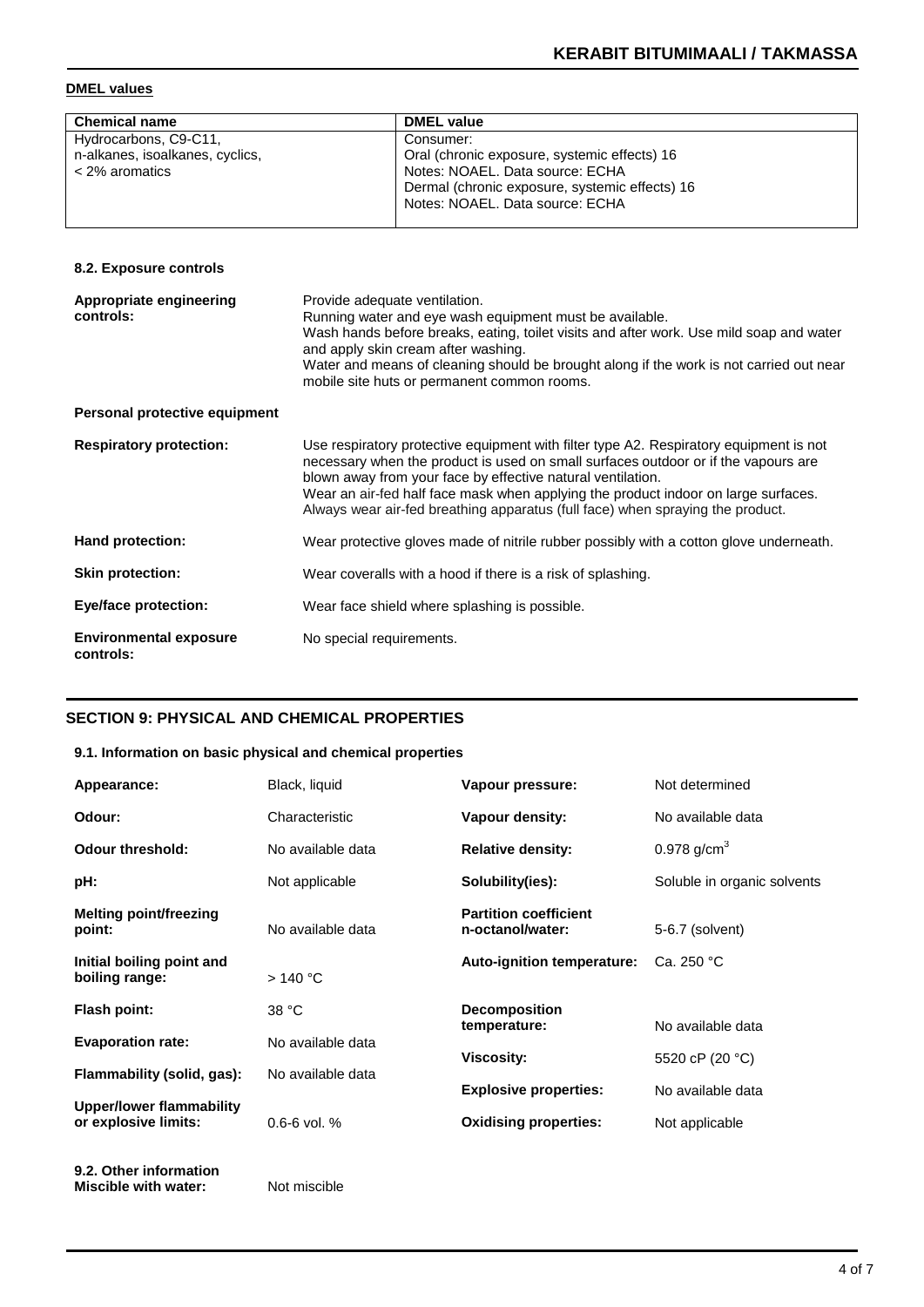#### **SECTION 10: STABILITY AND REACTIVITY**

| 10.1. Reactivity:                                                         | Non-reactive.                                                                                                                                                                                                                                                    |
|---------------------------------------------------------------------------|------------------------------------------------------------------------------------------------------------------------------------------------------------------------------------------------------------------------------------------------------------------|
| 10.2. Chemical stability:<br>10.3. Possibility of hazardous<br>reactions: | The product is stable when used in accordance with the supplier's directions.<br>Vapours may ignite at temperatures above flash point and may form explosive<br>mixtures with air. Vapours from the product are heavier than air and may spread along<br>floors. |
| 10.4. Conditions to avoid:                                                | Avoid heat, flames and ignition sources.                                                                                                                                                                                                                         |
| 10.5. Incompatible materials:                                             | Avoid contact with strong oxidising agents.                                                                                                                                                                                                                      |
| 10.6. Hazardous decomposition<br>products:                                | Hazardous decomposition products may be released at high temperatures.                                                                                                                                                                                           |

#### **SECTION 11: TOXICOLOGICAL INFORMATION**

#### **11.1. Information on toxicological effects**

| Inhalation:             | Inhalation of vapours can cause irritation of airways, drowsiness, dizziness, headache,<br>intoxication and delayed response ability and, at high concentrations,<br>unconsciousness.<br>64742-48-9:<br>LC50 (inhalation, rabbit): $>$ 5000 mg/m <sup>3</sup> /8 h (OECD 403)                                                                                                                                                                                                                            |
|-------------------------|----------------------------------------------------------------------------------------------------------------------------------------------------------------------------------------------------------------------------------------------------------------------------------------------------------------------------------------------------------------------------------------------------------------------------------------------------------------------------------------------------------|
| Skin:                   | Defatting to the skin.<br>64742-48-9:<br>LD50 (dermal, rabbit): $>$ 5000 mg/kg (OECD 402)                                                                                                                                                                                                                                                                                                                                                                                                                |
| Eyes:                   | Splashes in the eyes can cause irritation.                                                                                                                                                                                                                                                                                                                                                                                                                                                               |
| Ingestion:              | May cause irritation. May cause discomfort.<br>64742-48-9:<br>LD50 (oral, rat): $>$ 5000 mg/kg (OECD 401)<br>40027-38-1:<br>LD50 (oral, rat): 200-2000 mg/kg                                                                                                                                                                                                                                                                                                                                             |
| <b>Chronic effects:</b> | Prolonged or repeated inhalation of vapours may cause damage to the central nervous<br>system with symptoms such as drowsiness, headache, concentration and memory<br>problems. Repeated or prolonged skin contact can cause irritation and eczema.<br>Prolonged and repeated skin contact with the product may possibly cause skin cancer.<br>IARC (International Agency for Research on Cancer) evaluates that some animal tests<br>of painting bitumen solution on skin have resulted in skin cancer. |

### **SECTION 12: ECOLOGICAL INFORMATION**

| 12.1. Toxicity:                              | Only major local spillage of the solvent can pose a risk to water-living organisms.<br>Bitumen is not regarded as harmful to the environment.<br>64742-48-9:<br>LL50, fish (Oncorhynchus mykiss), 96 h: > 1000 mg/l. EL50, algae (Pseudokirchnerella<br>subcapitata), 72 h: > 1000 mg/l. LClo, algae (Pseudokirchnerella subcapitata), 72 h:<br>100 mg/l. EL50, daphnia (Daphnia magna), 24 h: > 1000 mg/l.<br>40027-38-1:<br>LC50, daphnia, 48 h: 0.01-0.1 mg/l. |
|----------------------------------------------|-------------------------------------------------------------------------------------------------------------------------------------------------------------------------------------------------------------------------------------------------------------------------------------------------------------------------------------------------------------------------------------------------------------------------------------------------------------------|
| 12.2. Persistence and<br>degradability:      | Bitumen is very slowly degradable. The organic solvent is readily biodegradable.<br>64742-48-9: Degradable (80 %, 28 days).<br>40027-38-1: Degradable (> 60 %, modified OECD screening test).                                                                                                                                                                                                                                                                     |
| 12.3. Bioaccumulative<br>potential:          | It is estimated, that the solvent may bioaccumulate in organisms.<br>Log Pow: 5-6.7                                                                                                                                                                                                                                                                                                                                                                               |
| 12.4. Mobility in soil:                      | The solvent has low mobility in soil.                                                                                                                                                                                                                                                                                                                                                                                                                             |
| 12.5. Results of PBT and vPvB<br>assessment: | This product does not contain any PBT or vPvB substances.                                                                                                                                                                                                                                                                                                                                                                                                         |
| 12.6. Other adverse effects:                 | The product floats on water. May spread in the aquatic environment.                                                                                                                                                                                                                                                                                                                                                                                               |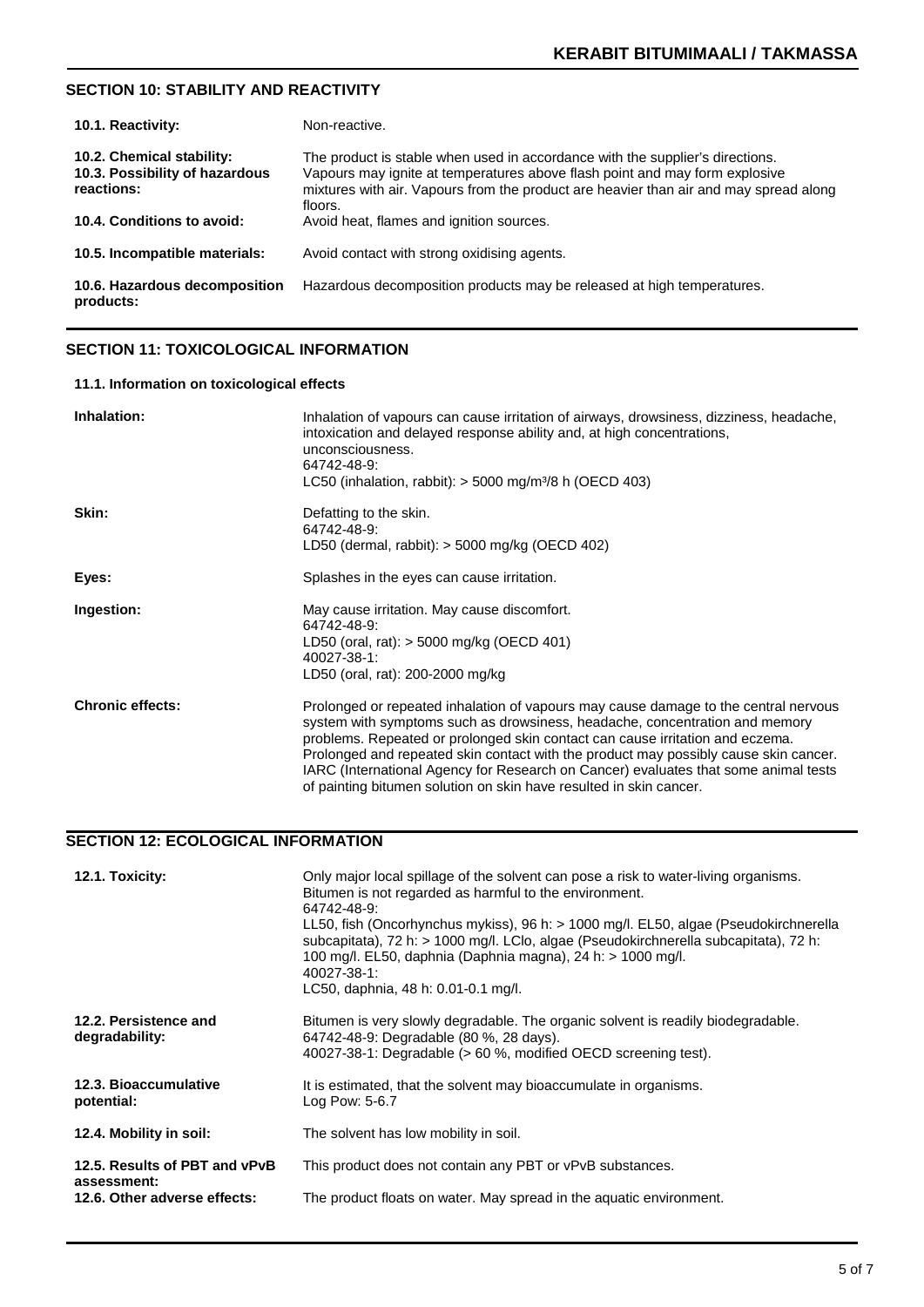#### **SECTION 13: DISPOSAL CONSIDERATIONS**

#### **13.1. Waste treatment methods:**

Waste, residue etc. should be disposed of in accordance with national and local regulations.

#### **EWC-code:** 08 01 11

Absorbents (sand, earth, vermiculite etc.) contaminated by the product, used protective equipment etc. EWC-code: 15 02 02.

#### **SECTION 14: TRANSPORT INFORMATION**

The product is not subject to ADR for receptacles < 450 litres cf. 2.2.3.1.5 (viscous substances). The product is not subject to the provisions of IMDG for the marking, labelling and testing of packages for receptacles < 30 litres cf. 2.3.2.5 (viscous substances). The following statement shall be included in the transport document: "Transport in accordance with 2.3.2.5 of the IMDG Code."

#### **ADR/RID**

| <b>14.1. UN</b> | 14.2. UN proper shipping      | <b>14.3. Transport</b> | 14.4. Packing | 14.5. Environ- | Other                              |
|-----------------|-------------------------------|------------------------|---------------|----------------|------------------------------------|
| number          | name                          | hazard class(es)       | aroup         | mental hazards | information                        |
| 1268            | PETROLEUM PRODUCTS.<br>N.O.S. | 3                      | Ш             | None           | Hazard<br>identification<br>No. 30 |

#### **IMDG**

| <b>14.1. UN</b><br>number | 14.2. UN proper shipping<br>name | 14.3. Transport<br>hazard class(es) | 14.4. Packing<br>aroup | 14.5. Environ-<br>mental hazards | Other<br>information |
|---------------------------|----------------------------------|-------------------------------------|------------------------|----------------------------------|----------------------|
| 1268                      | PETROLEUM PRODUCTS.              |                                     | Ш                      | None                             | EmS:                 |
|                           | N.O.S.                           |                                     |                        |                                  | $F-E. S-E$           |

#### **ADN**

| <b>14.1. UN</b> | 14.2. UN proper shipping      | 14.3. Transport  | 14.4. Packing | 14.5. Environ- | Other       |
|-----------------|-------------------------------|------------------|---------------|----------------|-------------|
| number          | name                          | hazard class(es) | aroup         | mental hazards | information |
| 1268            | PETROLEUM PRODUCTS.<br>N.O.S. |                  |               | None           |             |

#### **IATA**

| 14.1. UN | 14.2. UN proper shipping      | 14.3. Transport  | 14.4. Packing | 14.5. Environ- | Other       |
|----------|-------------------------------|------------------|---------------|----------------|-------------|
| number   | name                          | hazard class(es) | aroup         | mental hazards | information |
| 1268     | PETROLEUM PRODUCTS.<br>N.O.S. |                  | Ш             | None           |             |

**14.6. Special precautions for user:** None.

**14.7. Transport in bulk according to Annex II of MARPOL and the IBC Code:** Not relevant.

#### **SECTION 15: REGULATORY INFORMATION**

**15.1. Safety, health and environmental regulations/legislation specific for the substance or mixture:** Young people under the age of 18 should not be allowed to work with the product unless the product is used as a necessary part of their education. Spraying of the product should be avoided. **15.2. Chemical safety assessment:** No chemical safety assessment has been carried out for this mixture.